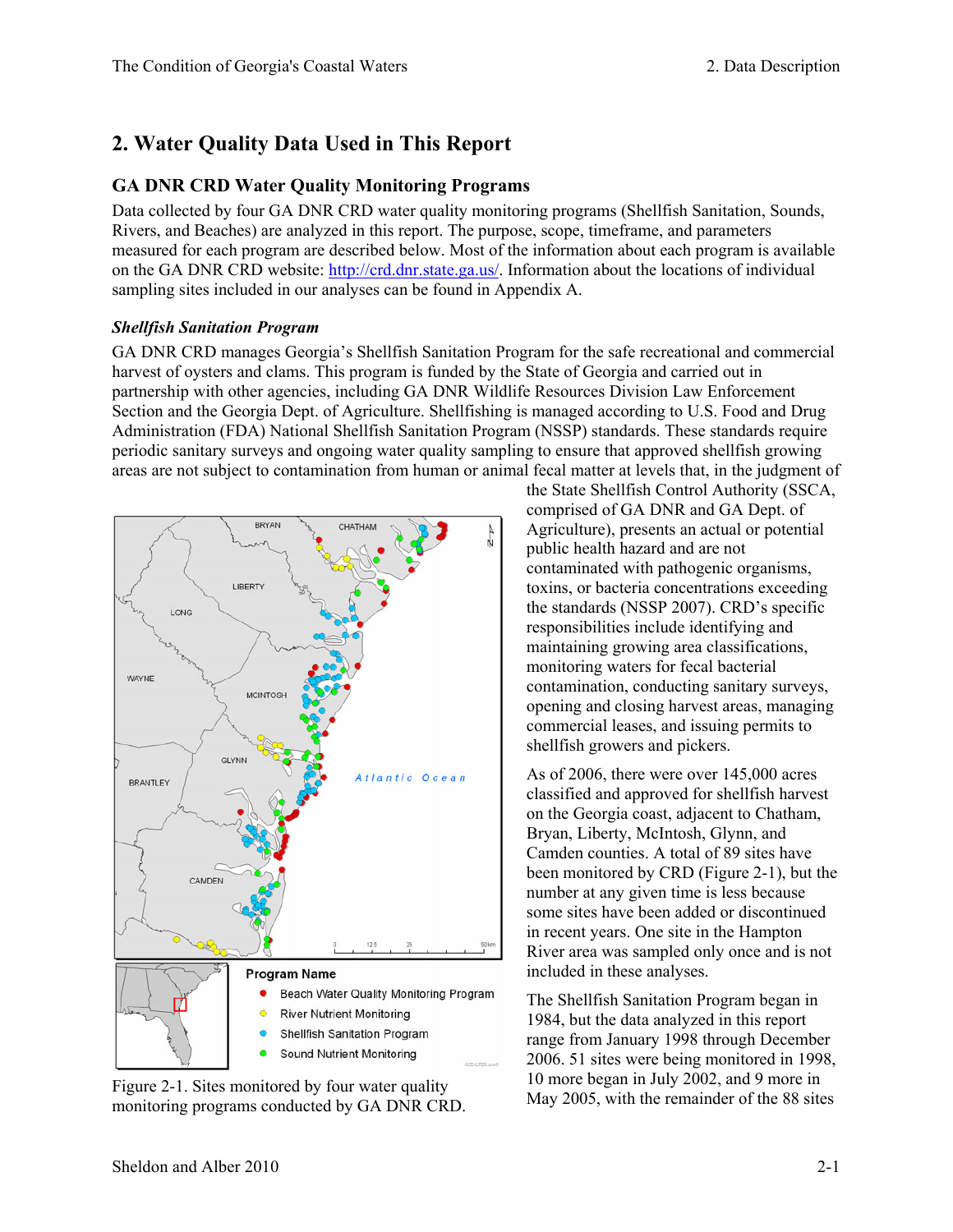added a few at a time between these periods. Five sites had been discontinued by the end of 2004, but as of December 2006, 83 were still being monitored. Sites were generally sampled monthly at random tide stages until April 2005, after which sampling shifted to bimonthly at most sites.

One of CRD's main roles in the program is to monitor fecal coliform bacteria levels, so these have been collected throughout. They also routinely collect salinity and water temperature data. Dissolved oxygen and specific conductance were added to the field sampling parameters in 2000. Dissolved nutrient concentrations (nitrate-nitrogen, nitrite-nitrogen, ammonia-nitrogen, total dissolved phosphorus, orthophosphate-phosphorus, and silicate) are available for 66 of the shellfish sites starting in late 2001. These nutrient analyses were cut back due to funding constraints starting in 2003; by December 2006 nutrients were being measured at only 30 sites. pH monitoring was added in late 2003 and continues at all current sites (Figure 2-2).

# *Sound and River Nutrient Monitoring*

These two closely related programs measure nutrients and other water quality parameters in Georgia's estuaries (the Sound program) and the lower reaches of the Ogeechee, Altamaha and St. Marys rivers (the River program). The purpose of these programs, which are funded by the State of Georgia, is to assess trends in nutrient concentrations in Georgia coastal waters and to provide baseline data for resource managers to use in making management decisions.

There are 37 sites in the Sound program and 18 in the River program, 6 each in the Ogeechee, Altamaha, and St. Marys Rivers (Figure 2-1).

Most monitoring began in March 2000, and sampling continued approximately monthly (year-round) at least through the end of the data included here (December 2006). However, some of the early data were discarded due to quality control problems. The nutrient data included in this study generally begin in midlate 2001 for the sounds and in mid-2002 for the rivers (Figure 2-2).

| <b>Parameter</b>                                                                                                                                                                                                                                                                 | 1998 | 1999 | 2000 | 2001 | 2002 | 2003 | 2004 | 2005 | 2006 | 2007 | 2008 | 09 |
|----------------------------------------------------------------------------------------------------------------------------------------------------------------------------------------------------------------------------------------------------------------------------------|------|------|------|------|------|------|------|------|------|------|------|----|
| fecal coliform                                                                                                                                                                                                                                                                   |      |      |      |      |      |      |      |      |      |      |      |    |
| salinity, temperature<br>salinity, temperature<br>salinity, temperature<br>salinity, temperature                                                                                                                                                                                 |      |      |      |      |      |      |      |      |      |      |      |    |
| DO, spec. conductance<br>DO, spec. conductance<br>DO, spec. conductance<br>DO, spec. conductance                                                                                                                                                                                 |      |      |      |      |      |      |      |      |      |      |      |    |
| NH <sub>3</sub> , NO <sub>2</sub> , NO <sub>3</sub> , PO <sub>4</sub> , SiO <sub>2</sub><br>NH <sub>3</sub> , NO <sub>2</sub> , NO <sub>3</sub> , PO <sub>4</sub> , SiO <sub>2</sub><br>NH <sub>3</sub> , NO <sub>2</sub> , NO <sub>3</sub> , PO <sub>4</sub> , SiO <sub>2</sub> |      |      |      |      |      |      |      |      |      |      |      |    |
| <b>TDP</b><br><b>TDP</b><br><b>TDP</b>                                                                                                                                                                                                                                           |      |      |      |      |      |      |      |      |      |      |      |    |
| pH<br>рH<br>pH                                                                                                                                                                                                                                                                   |      |      |      |      |      |      |      |      |      |      |      |    |
| pH                                                                                                                                                                                                                                                                               |      |      |      |      |      |      |      |      |      |      |      |    |
| enterococcus<br>turbidity                                                                                                                                                                                                                                                        |      |      |      |      |      |      |      |      |      |      |      |    |
| <b>Droughts</b>                                                                                                                                                                                                                                                                  |      |      |      |      |      |      |      |      |      |      |      |    |



**Shellfish Sound River Beach**

Figure 2-2. Sampling periods included in the database for most sites monitored by GA DNR CRD as part of the Shellfish (blue), Sound (green), River (yellow), and Beach (red) water quality monitoring programs. DO=dissolved oxygen, NH<sub>3</sub>=ammonia-nitrogen, NO<sub>2</sub>=nitrite-nitrogen, NO<sub>3</sub>=nitrate-nitrogen,  $PO_4$ =orthophosphate-phosphorus, TDP=total dissolved phosphorus,  $SiO_2$ =dissolved silicate.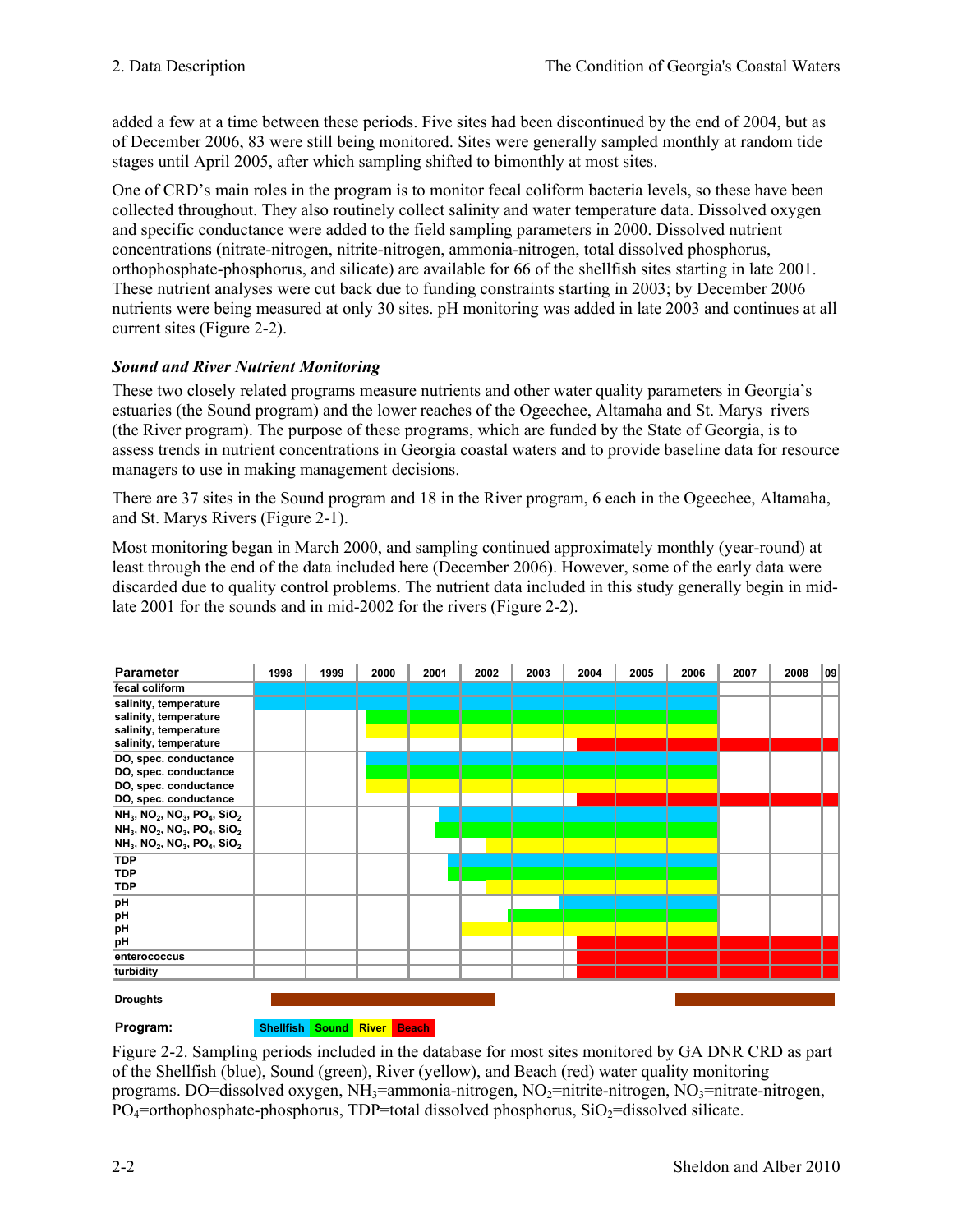Dissolved nutrients monitored include nitrate-nitrogen, nitrite-nitrogen, ammonia-nitrogen, total dissolved phosphorus, orthophosphate-phosphorus, and silicate. Other parameters measured in the field include water temperature, salinity, specific conductance, dissolved oxygen, and pH.

#### *Beach Water Quality Monitoring Program*

The purpose of this program is to monitor Georgia's recreational marine beaches for conditions that would specifically affect human health through contact with the water. Prior to 1986, fecal coliform bacteria level was the recommended indicator of fecal pollution in marine recreational waters. However, the Beaches Environmental Assessment and Coastal Health (BEACH) Act of 2000 established enterococci as the indicator organisms for marine recreational waters under the current U.S. EPA (1986) water quality standards. Georgia has monitored the beaches according to these rules since April 2004. This program is funded entirely by BEACH Act Implementation Grants. CRD's role is to monitor the *Enterococcus* levels and notify the GA Division of Public Health local district and GA DNR EPD if the standards are exceeded. The local health district issues swimming advisories, and EPD investigates potential sources.

CRD has 41 beach sites listed in its database (Figure 2-1), categorized according to usage. Tier 1 beaches (17 sites) are near large populations, with easy accessibility and amenities that lead to high usage. Tier 2 beaches (9 sites) are less accessible with medium usage. Tier 3 beaches (14 sites) are remote, not easily accessed, and have the least usage. The single Tier 4 beach is under permanent advisory for persistent water quality problems.

Data from April 2004 through April 2009 were analyzed for this report. Tier 1 beaches are monitored weekly year-round, while Tier 2 beaches are monitored monthly April through November. Tier 3 beaches are not currently sampled, although 7 of the 14 sites have some data from 2004. The remaining 7 Tier 3 beaches have no data and were not included in this report. The Tier 4 beach is monitored quarterly.

Water quality parameters measured by CRD at beach sites include *Enterococcus* abundance, water temperature, salinity, specific conductance, pH, dissolved oxygen, and turbidity (Figure 2-2).

#### **Sampling and Analytical Methods**

CRD personnel conduct field sampling for all four monitoring programs. Sites are generally sampled during daylight hours at all stages of the tide. Measurements are made on surface waters, with some observations recorded directly in the field and samples for other analyses brought back to the laboratory. Brief descriptions of analytical methods are listed below.

#### *Field Measurements*

Water temperature, specific conductance, salinity, pH, dissolved oxygen, and turbidity are measured in the field by CRD personnel using various calibrated handheld multi-parameter water quality instruments sold by YSI or Hydrolab. These in-situ instruments generally measure temperature with a thermistor (EPA Method 170.1) and specific conductance (normalized to 25°C) with a 4-electrode cell (EPA Method 120.1) and then calculate salinity according to Standard Method 2520B. pH is measured using glass electrodes (EPA Method 150.1), and dissolved oxygen (DO) is measured using membrane probes (EPA Method 360.1). Nephelometric turbidity is measured with optical right-angle light scatter sensors (EPA Method 180.1).

#### *Dissolved Nutrients*

Surface water samples for nutrients are filtered in the field through 0.45 µm polycarbonate filters before transfer for processing by either the UGA Marine Extension lab, Brunswick, GA or Avery Laboratories and Environmental Services in Savannah, GA.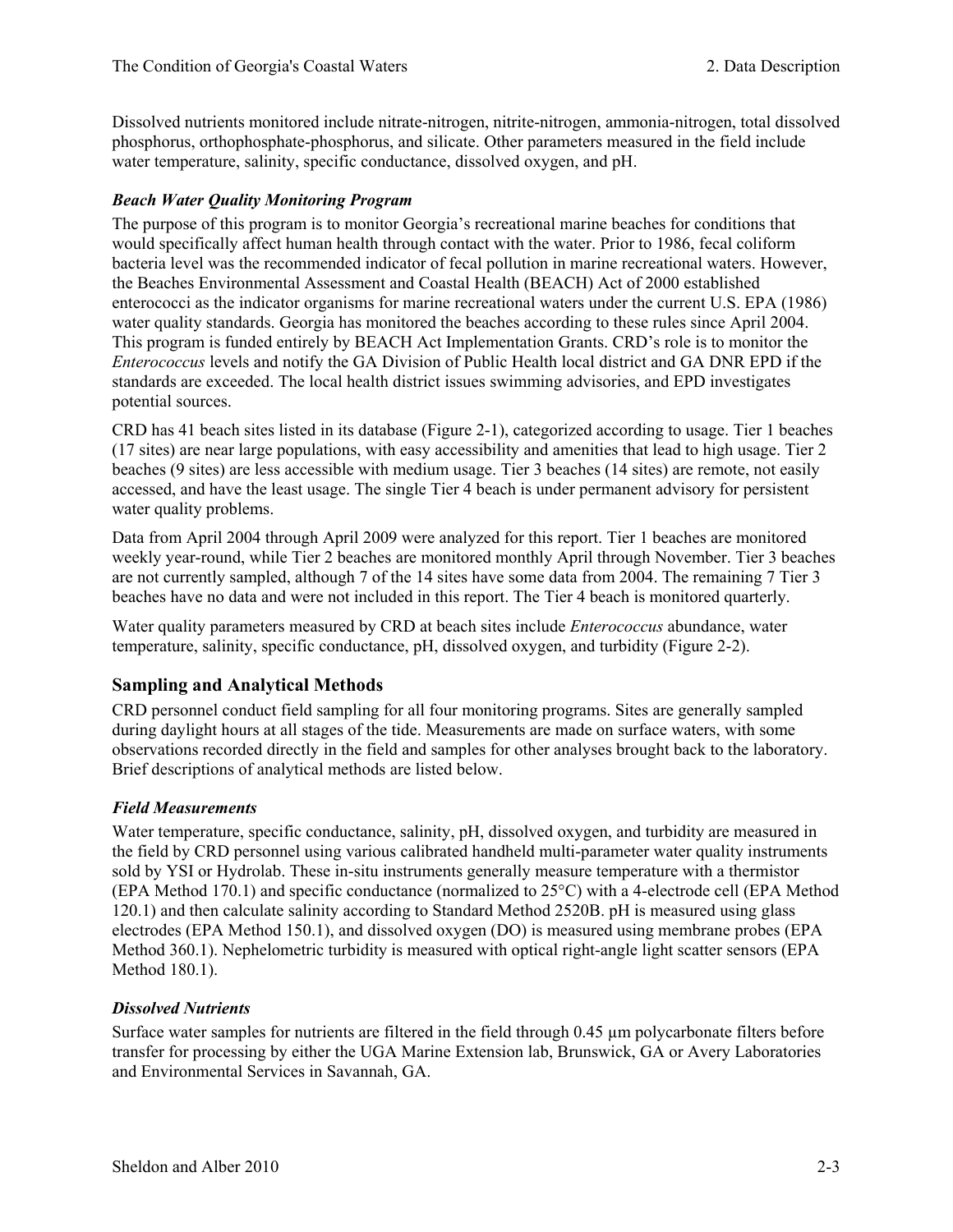# *Silicate*

Silicates (as  $SiO<sub>2</sub>$ ) are measured by the UGA Marine Extension lab by colorimetric determination of the blue complex formed after reaction of soluble silicate forms with acid molybdate, oxalic acid, and stannous chloride using a Lachat QuikChem8000 FIA+ nutrient auto-analyzer (method 31-114-27-1-A).

#### *Ammonia*

Ammonia/ammonium (NH3) is measured by the UGA Marine Extension lab by colorimetric determination of indophenol blue formed after the Berthelot reaction with hypochlorite, phenol, and nitroferricyanide using a Lachat QuikChem8000 FIA+ nutrient auto-analyzer (method 31-107-06-1-E).

#### *Nitrite*

Nitrite  $(NO<sub>2</sub>)$  is measured by the UGA Marine Extension lab by colorimetric determination of azo dye following reaction with sulfanilamide and N-(1-napthyl)-ethylenediamine dihydrochloride using a Lachat QuikChem8000 FIA+ nutrient auto-analyzer (method 31-107-04-1-C).

#### *Nitrate*

Nitrate+nitrite  $(NO_x)$  is measured by the UGA Marine Extension lab by Cu-Cd reduction followed by nitrite analysis (above). Nitrate  $(NO_3)$  is obtained by difference from the non-reduced nitrite-only analysis.

#### *DIN*

Dissolved inorganic nitrogen (DIN) is the sum of ammonia, nitrite, and nitrate, all expressed as mg N  $L^{-1}$ .

#### *Orthophosphate*

Orthophosphate  $(PO_4)$  is measured by the UGA Marine Extension lab by colorimetric determination of the blue complex formed after reaction with ammonium molybdate and antimony potassium tartrate under acidic conditions, followed by ascorbic acid reduction, using a Lachat QuikChem8000 FIA+ nutrient auto-analyzer (method 31-115-01-3-A).

#### *Total Dissolved Phosphorus*

Total dissolved phosphorus (TDP) is measured by Avery Laboratories & Environmental Services, by persulfate digestion followed by the ascorbic acid-molybdenum blue method for  $PQ_4$  (see above) according to Standard Method 4500P B-E using a Konelab AquaKem instrument.

# *Bacterial Samples*

#### *Fecal Coliform Bacteria*

Sampling by the Shellfish Program follows the procedure described by the NSSP Manual of Operations, Systematic Random Sampling. Classification of Georgia shellfish waters is based upon estimation of fecal coliform group density by multi-tube fermentation techniques in A-1 broth according to Standard Method 9221 E.2. The 3-tube decimal dilution method was used by CRD from January 1998-February 2003, and the 5-tube method has been used since March 2003 for greater precision. Both of these methods yield a Most Probable Number (MPN) per 100 mL.

Fecal coliform abundance is analyzed for CRD by an outside laboratory. From January 1998-February 2003, fecal coliforms were measured by Altamaha Laboratories, Blackshear, GA using the 3-tube method. The same lab used the 5-tube method from March 2003-June 2007. CRD then used the Alabama Department of Public Health, Mobile, AL for this analysis for an interim period of July-October 2007 before switching to the Chatham County Health Department Laboratory, Savannah, GA in November 2007.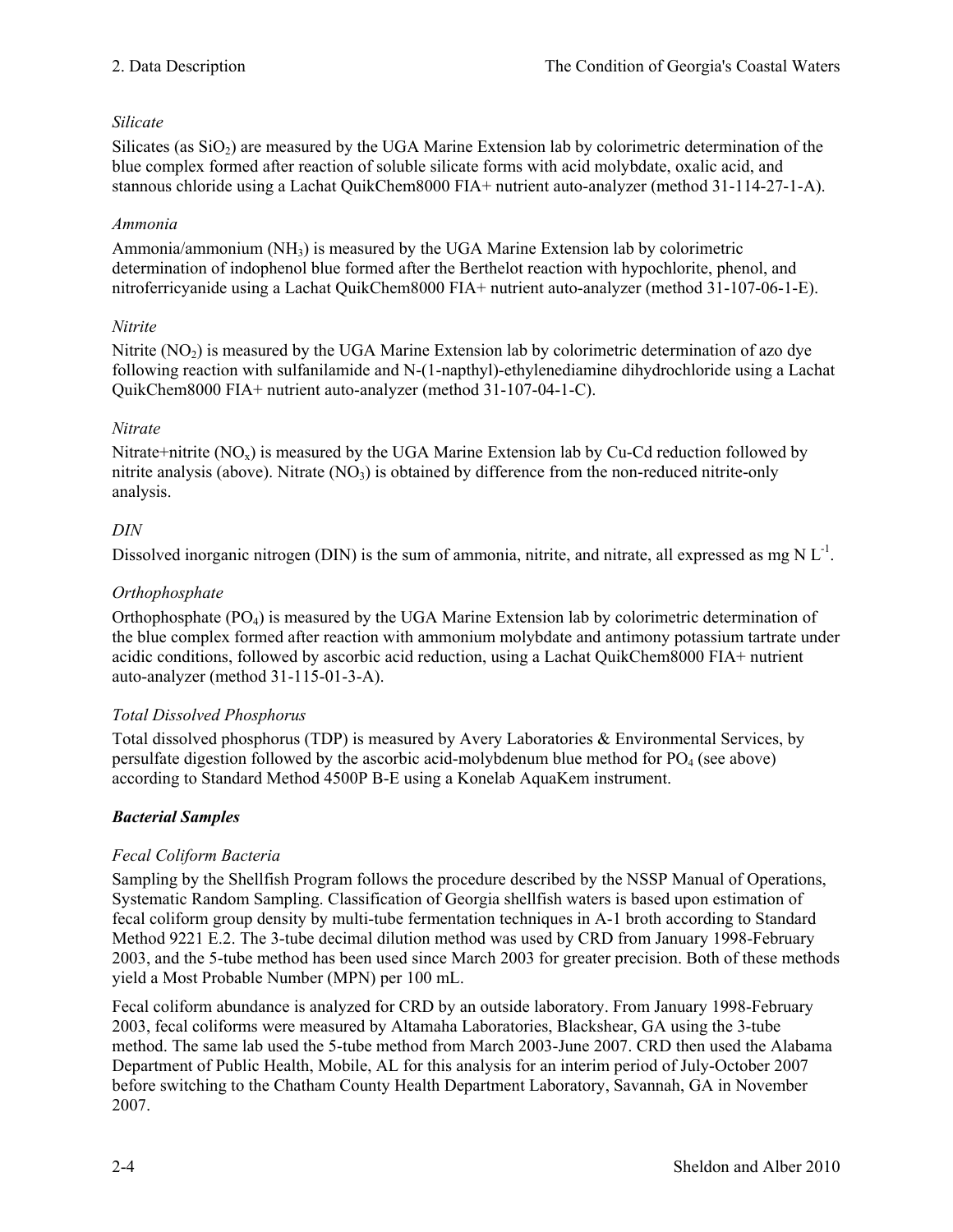Fecal coliform levels are monitored using a running geometric mean of the last 30 samples collected at each site. Acceptable levels for shellfish harvest, as determined by the SSCA, are a geometric mean of less than 14 MPN per 100 mL water, and a single-sample  $90<sup>th</sup>$  percentile (5-tube dilution) less than 43. However, raw data were analyzed for this report.

### *Enterococci Bacteria*

Beach water samples for *Enterococcus* analyses are taken to the processing lab within 6 hours, maintaining chain of custody. Altamaha Laboratories, Blackshear, GA analyzed samples from April 2004-May 2006. Since May 2006, CRD has used the Chatham County Health Department Laboratory, Savannah, GA.

Abundance of fecal enterococci is determined by membrane filtration using membrane-enterococcus indoxyl-ß-D-glucoside agar (mEI) followed by direct count of colony-forming units (CFU) (EPA Method 1600). Results are expressed as CFU per 100 mL. Public health status is monitored using a running geometric mean over the last 30 days for Tier 1 beaches and an annual geometric mean over the recreational season (May-October) for Tier 2 beaches, with swimming advisories posted if the geometric mean is 35 or greater, or if a single sample measures 104 or greater. However, raw data were analyzed for this report.

# **Database**

We used a SQL Server database to organize CRD's water quality data for the analyses presented in this report. The SQL database tables and schema (Figure 2-3) were designed with a goal of flexible querying across all four sampling programs while retaining as much detail as possible about the program affiliation, the identification of the analytical laboratory, and the methodology associated with each observation. We distinguish between the terms "sites" and "stations" as follows: Sampling sites are locations identified by their geographical coordinates (latitude/longitude), with associated information about the county, river, sound, and/or beach where the site is located. Even though each site is currently associated with only one sampling program, we allowed for the possibility that a site could be used for more than one program and may have a different site name in each case: therefore, the site name used by CRD is stored separately in a table that links sites with programs. A station is an individual instance when a site was sampled: a station links a site with a date and time. The data taken during a station are stored in two tables: the values of the main parameters listed above are stored in the observations table, while ancillary data about sampling conditions (tide stage, wind direction, weather) are stored in the conditions table.

Parameter observations are further characterized by analytical method information in order to track any potential changes due to methods. The entries in the calibrations table define the start and end dates for periods when a set of consistent analytical conditions were in force. Any change in processing laboratory, analytical method, equipment calibration, or minimum detection limit results in a new calibration ID. Information for data validation such as minimum and maximum valid values and regulatory limits are also stored here even though they are not strictly related to methodology. Association of a calibration ID with a data observation (parameter value) links the observation to the methodology that was in use at the time of sampling.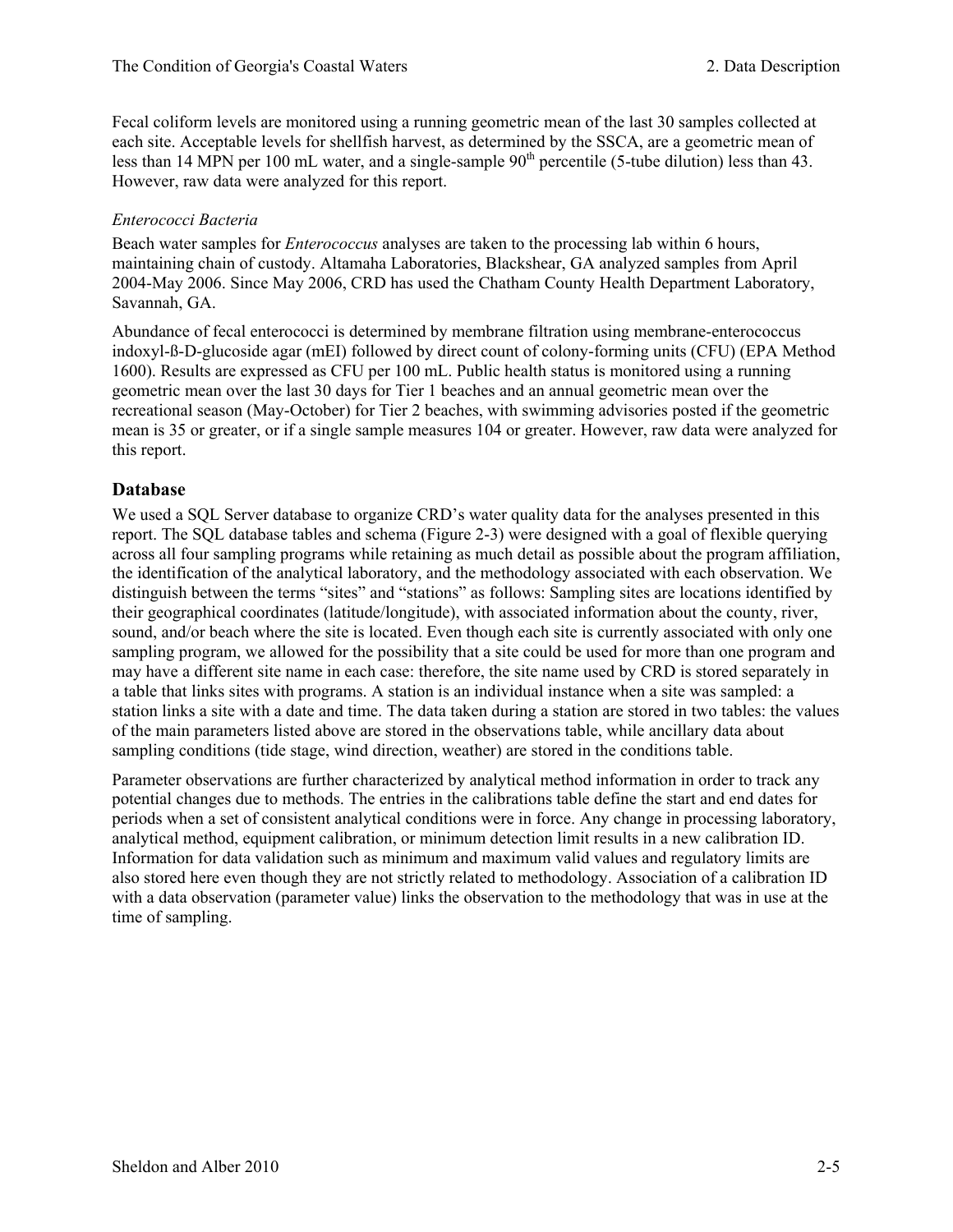



Figure 2-3. Database schema for the water quality indicators database, showing tables in the database and relationships among them.